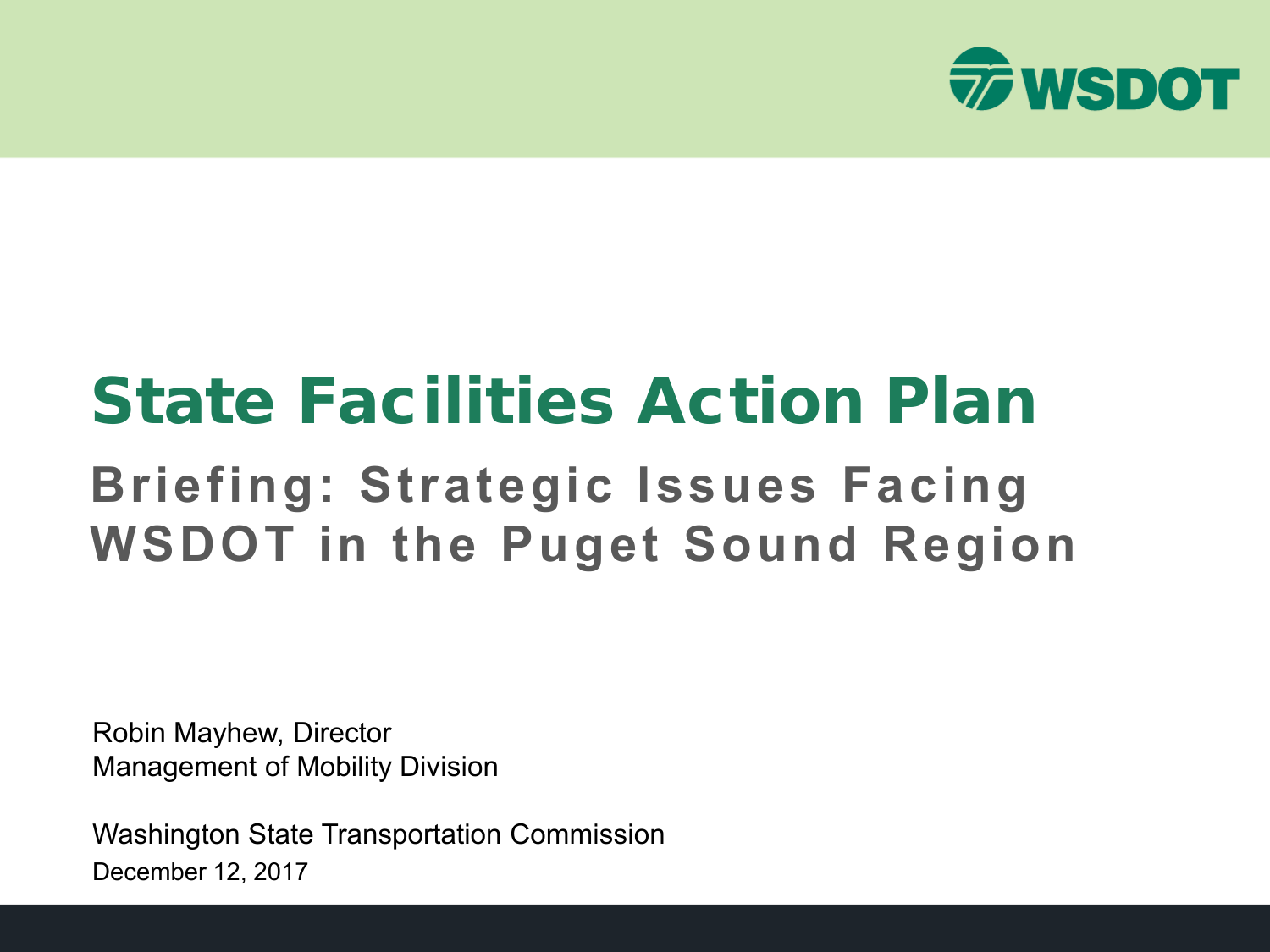### Presentation Overview

### **Practical Solutions**

### **I-5 Action Plan**

- **Nearterm Operational and TDM Improvements**
- **I-5 Preservation Needs**
- **Seismic Preparedness**

**HOV Speed and Reliability**

**State Routes of Local Interest**

**Plan for Bringing it All Together**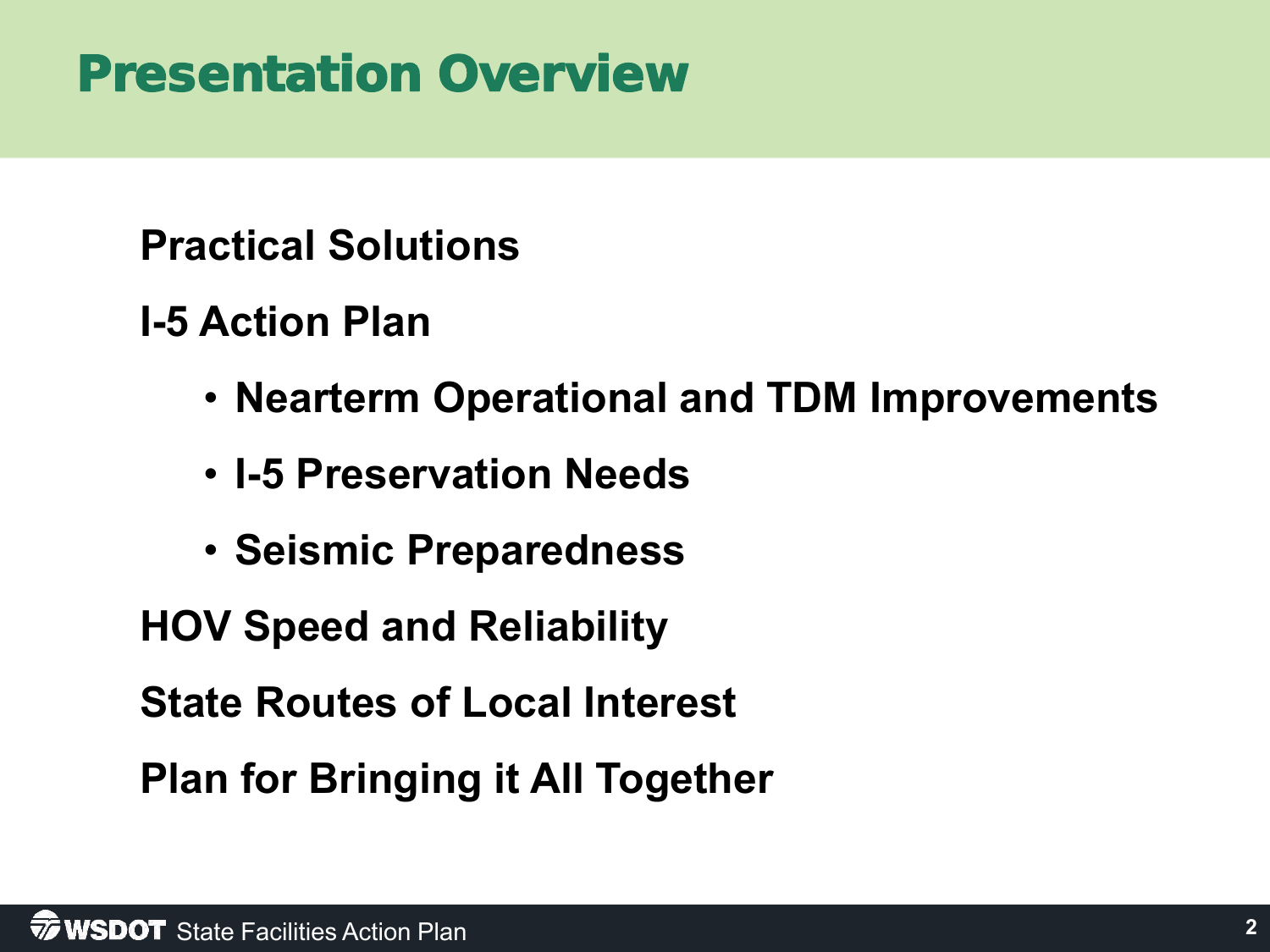## Practical Solutions

- **Clear understanding of needs**
- **Increased focus on system performance**
- **Enable more flexible and sustainable solutions**
- **Increased collaboration with partners**

*Making the right investments at the right place and time for the lowest cost.*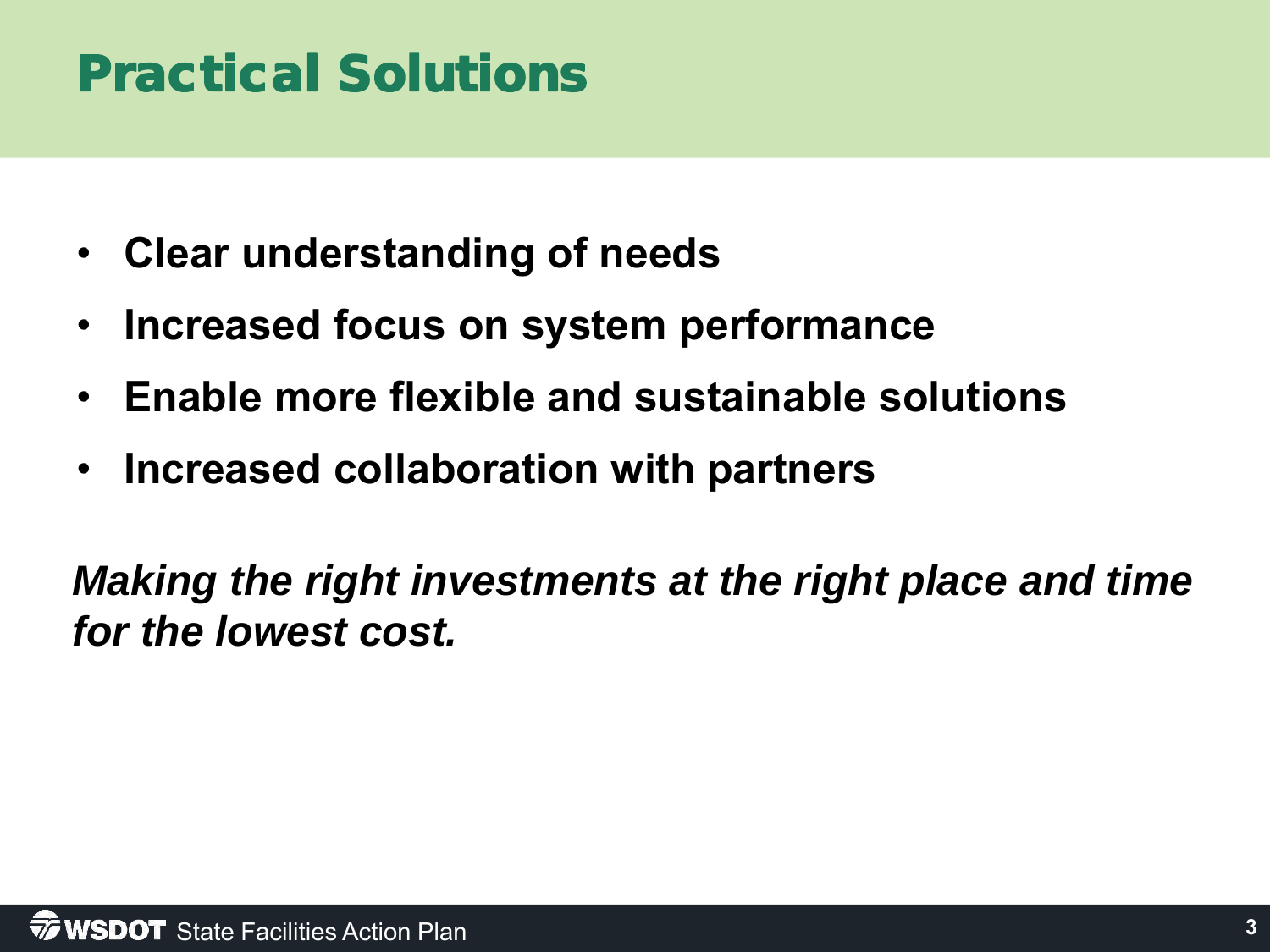# I-5 Operational Improvements

### From 2016 Corridor Capacity Report

- I-5 accounts for **56% of total freeway delay** in the Puget Sound region
- Delay more than doubled between 2011 and 2015 due to travel growth Delay increased between 2013 and 2015 at bottleneck locations
	- In Tacoma, partially due to construction

### Operational changes make a difference

- **16% Decrease in Congestion** 
	- In part due to installation of 18 new ramp meters
- New peak use shoulder lane on Northbound I-405 has reduced congestion, increased throughput, and reduced travel times

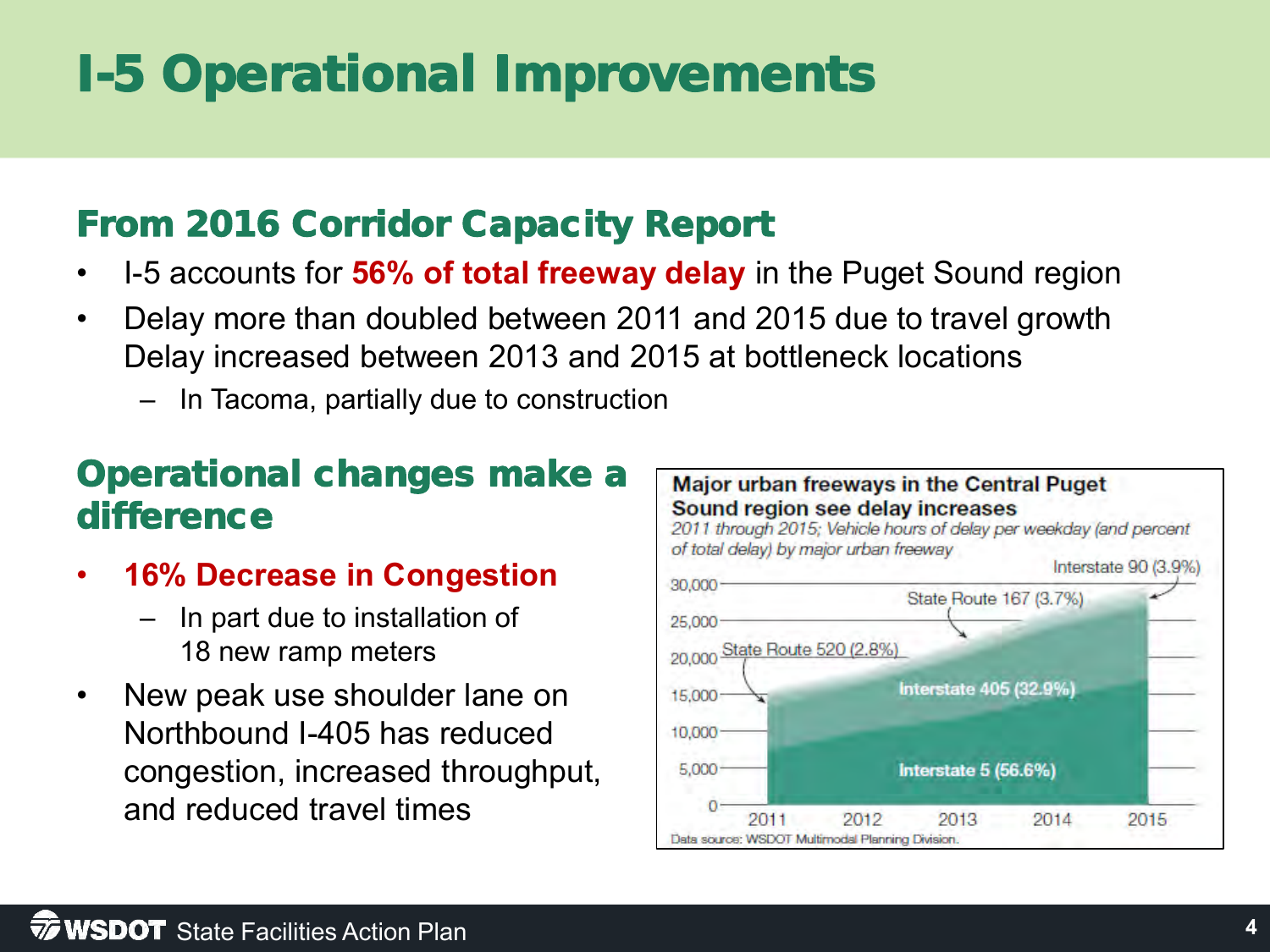# I-5 Operational and TDM Improvements

#### WSDOT is working to identify nearterm improvements

Two pilot areas

- Tumwater to DuPont
- Georgetown neighborhood of Seattle to Mountlake Terrace

Scope of work

- Develop near term operational and demand management strategies that could demonstrably improve I-5 performance within a 0-4 year timeframe
- Engage partners to collaboratively develop and deliver multimodal, multi-agency solutions

Next steps

- Refine project/program lists with local partners
- Pursue funding

#### Example strategies:

- **New and upgraded ramp meters**
- **Parking management at worksites and overcrowded park and rides**
- **HOV lane dynamic control**
- **Expand bus on shoulder**
- **Expand shift workers' use of transit**
- **First- and last-mile to transit improvements**
- **Expand use of telework, compressed work schedules and flexible start times**
- **Expand vanpools through community partnerships**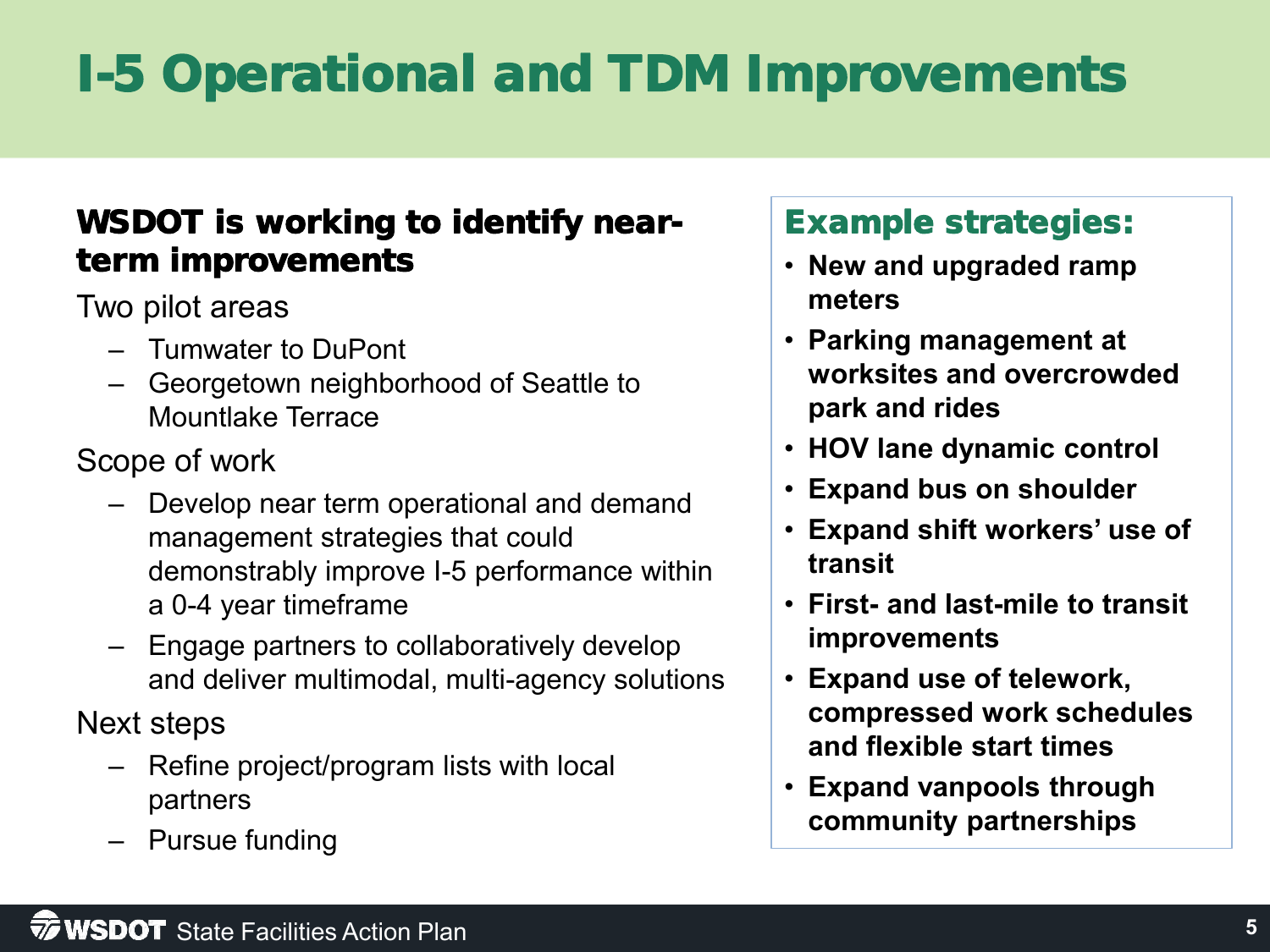### I-5 Preservation Needs

#### Pavement

- 800 lane miles of pavement, 200 lane miles of ramps
- Portland Concrete built in the 1960s 20-year life expectancy
	- Out-performed expectations, but at end of its service life
	- WSDOT has been proactive addressing poor pavement conditions
	- 9% is currently rated in poor condition
- Best practices
	- Panel replacement and grinding to extend concrete life
	- Resurface asphalt every 15-18 years
	- Use life cycle cost analysis, compare asphalt replacement or concrete, or to use crack-and-seat method to recycle existing pavement as new foundation
- Due growing traffic volumes, preservation construction must be balanced by maintenance of mobility needs
- \$1.2B needed for pavement preservation through 2040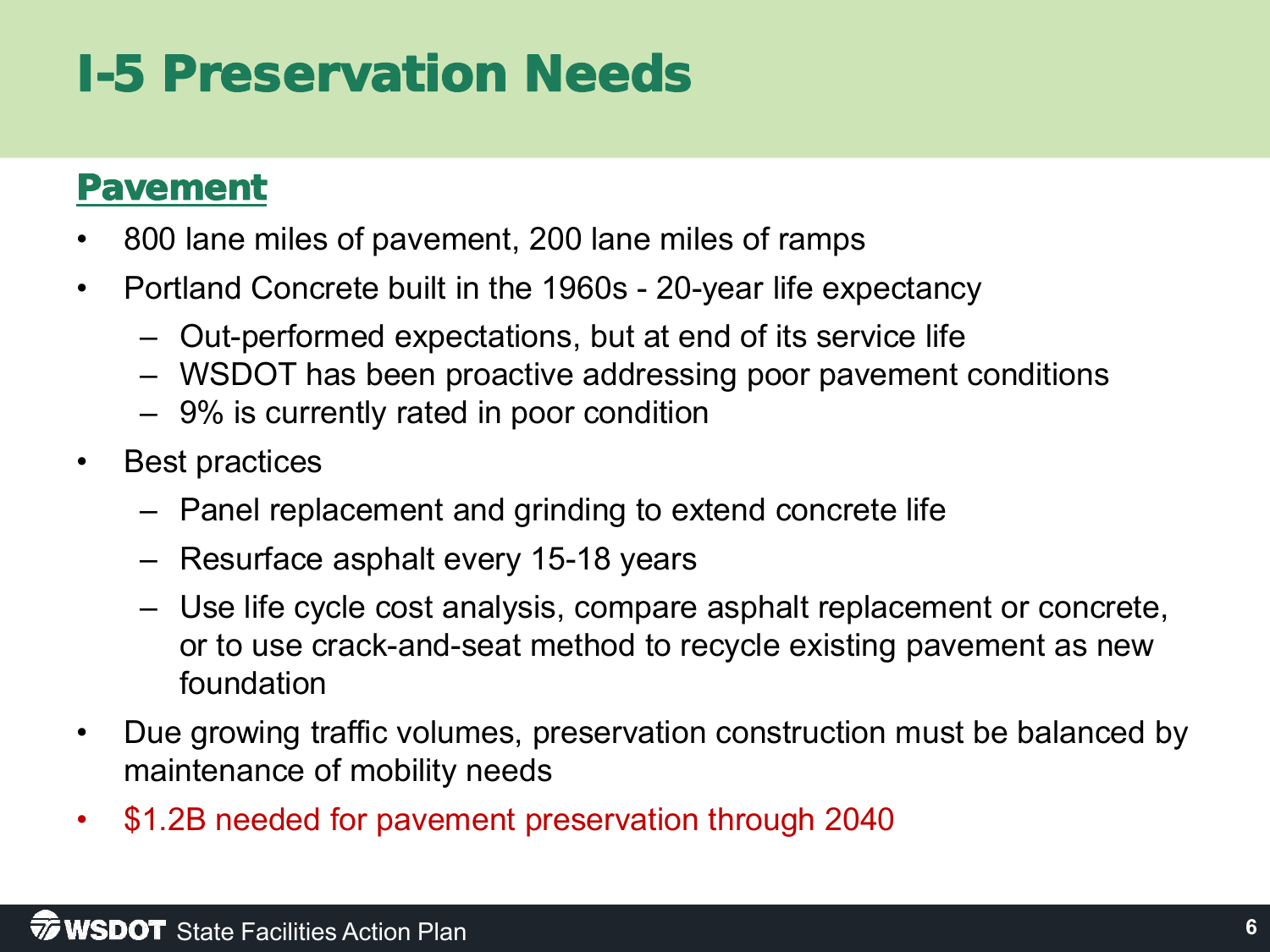### I-5 Preservation Needs

#### Summary of I-5 Preservation Needs

- Life-cycle costs must be addressed for other highway elements including drainage culverts, storm water systems, illumination, signals, ITS, barriers
- Total need through 2040: \$2.5 B
	- Approximately 18% of statewide total preservation need through 2040.

| <b>Asset Type -</b>           | <b>Estimated Preservation Need</b>  |  |  |
|-------------------------------|-------------------------------------|--|--|
| <b>I-5 Puget Sound Region</b> | through 2040 (millions of dollars)  |  |  |
| <b>Pavements</b>              | 1,200<br>$\mathbb{S}^-$             |  |  |
| <b>Bridges</b>                | 675<br>$\mathcal{C}$                |  |  |
| Major Drainage                | $100+$<br>$\mathcal{S}$             |  |  |
| (Including Fish Barriers)     |                                     |  |  |
| Major Electrical              | $\mathcal{S}$<br>468                |  |  |
| <b>Barriers</b>               | TBD                                 |  |  |
| <b>Total</b>                  | <b>Approximately \$ 2.5 Billion</b> |  |  |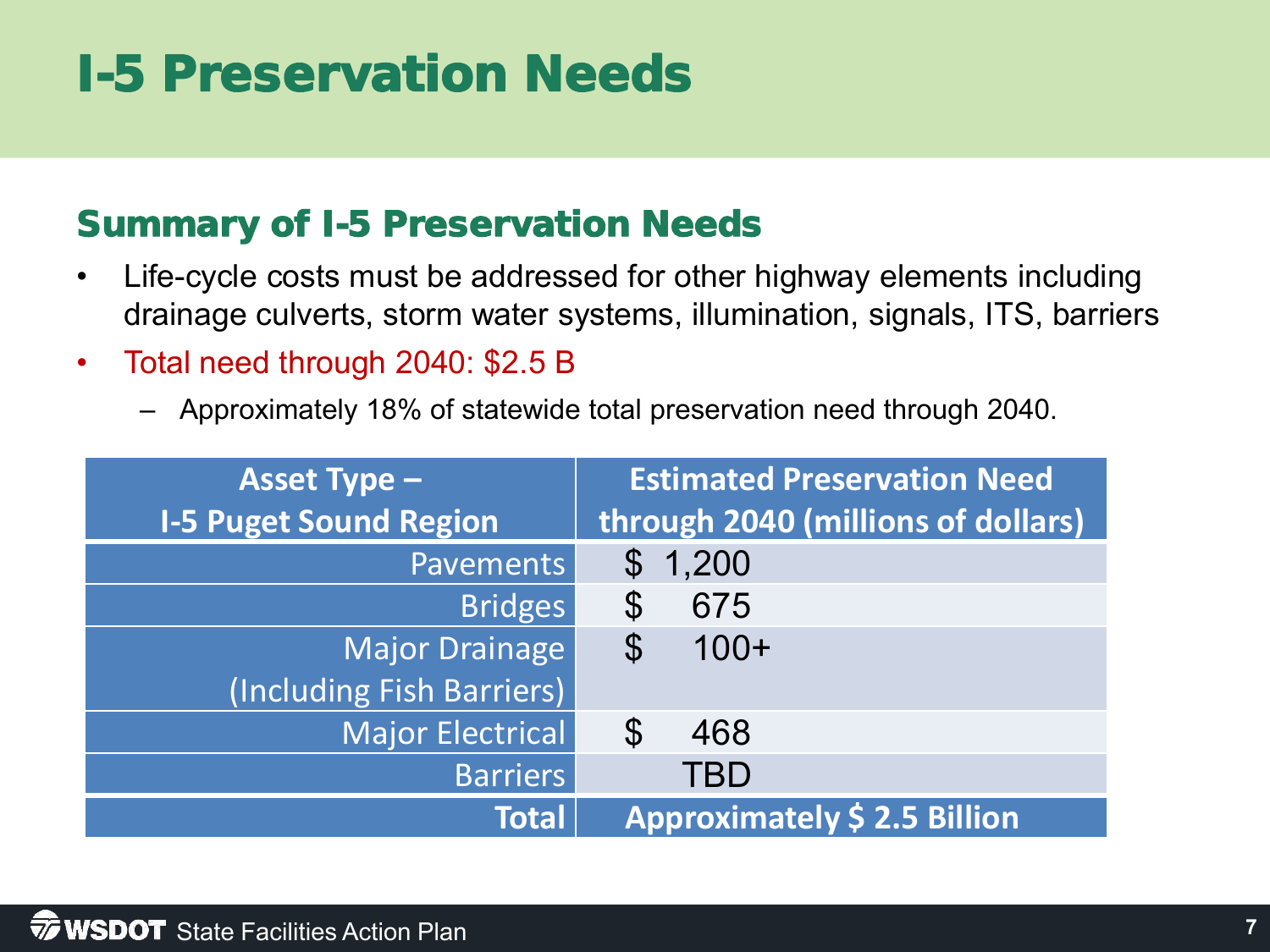### Seismic Preparedness

### WSDOT seismic preparedness activities

- Seismic retrofits to bridges and ferry facilities
- Participation in emergency management and resilience programs

### **Bridges**

- \$195M spent to retrofit over 300 bridges statewide and partially retrofit over 100 more
	- Further work needed to jacket multi-column bridge piers columns with steel
- \$1.5B needed to fully retrofit all 594 bridges in need of strengthening statewide
	- \$1.1B in the Puget Sound region

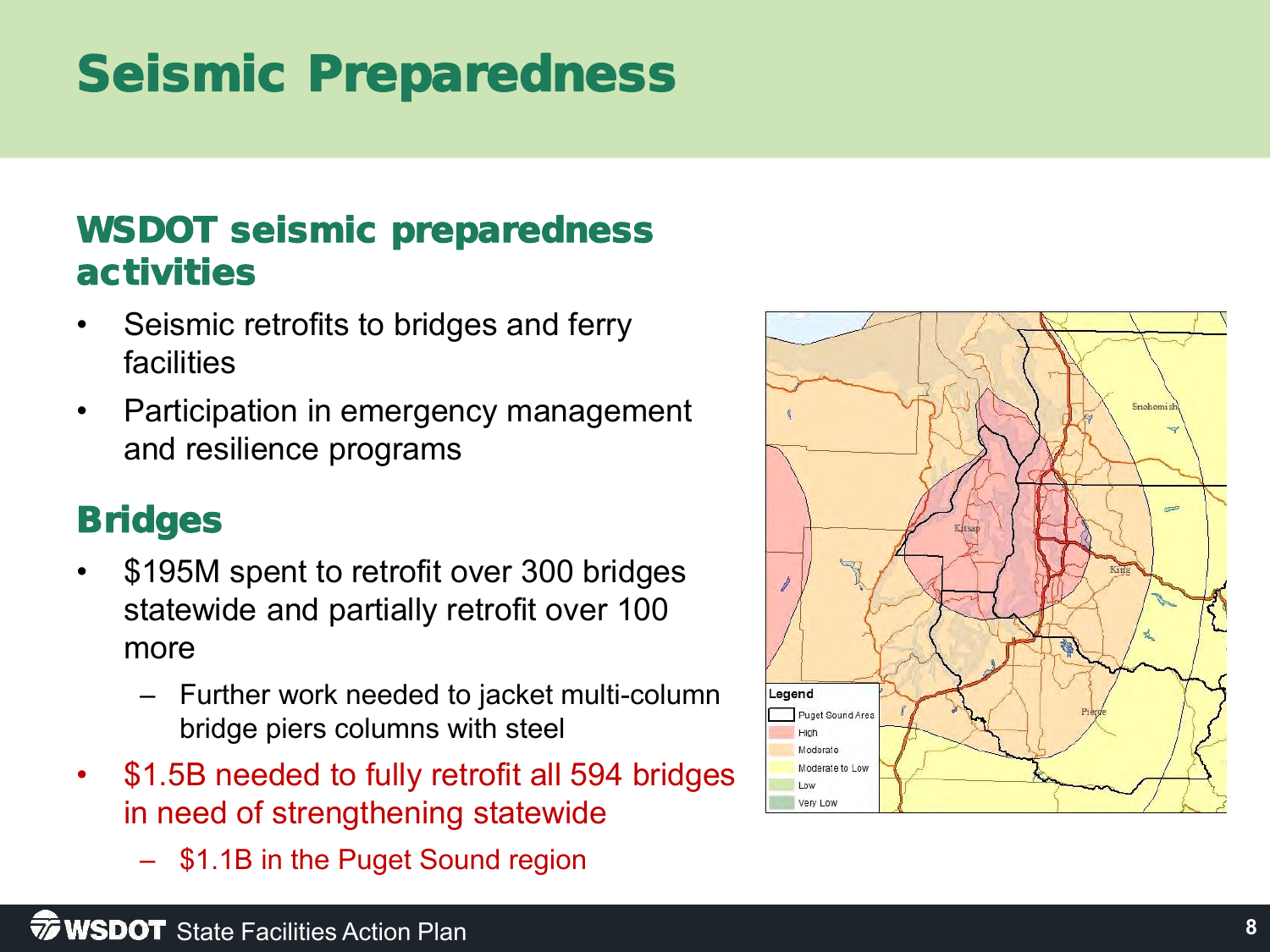## Seismic Preparedness

### Lifeline System

- To prioritize needs, a "lifeline system" is identified:
	- Restore essential services within 3-7 days
	- Operational within 3 months
	- Focused on connecting major ports between JBLM and Everett
- \$161M in estimated need to finish the lifeline system.
	- Funded in most recent transportation budget
	- Expected to be complete in 2027.
- Central I-5 corridor through Seattle includes multiple hollow-column structures that would be expensive to retrofit
	- Estimated at \$550M
	- Not included in the funded lifeline.

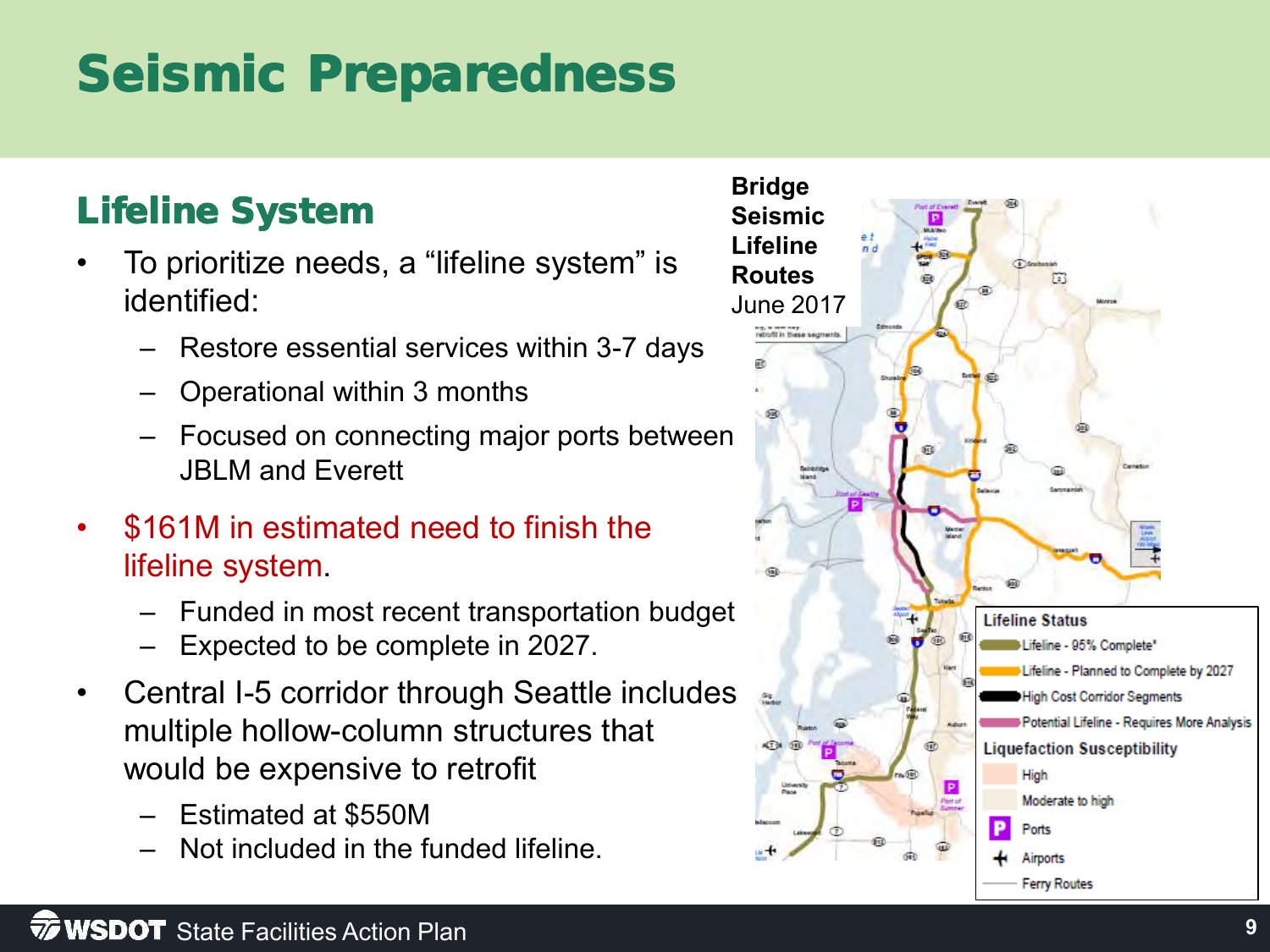## HOV Speed and Reliability

Initial facilities in 1980's to support new Metro express bus service, park and ride lots, freeway stations, vanpool fleet and employer commute trip reduction programs

#### **Core Freeway HOV Program Defined in 1990's**

- Over 250 lane-miles of HOV lanes
- Purposes:
	- Provide fast and reliable transit service to regional centers
	- Maximize the person-carrying capacity of the freeway system

#### **HOV Speed and Reliability Standard**

- **Also in 1990's, WSDOT worked with partner agencies to establish a speed and reliability standard of 45 mph during peak hour on 90% of weekdays over six months**
- **Equivalent to being reliable nine days out of every ten**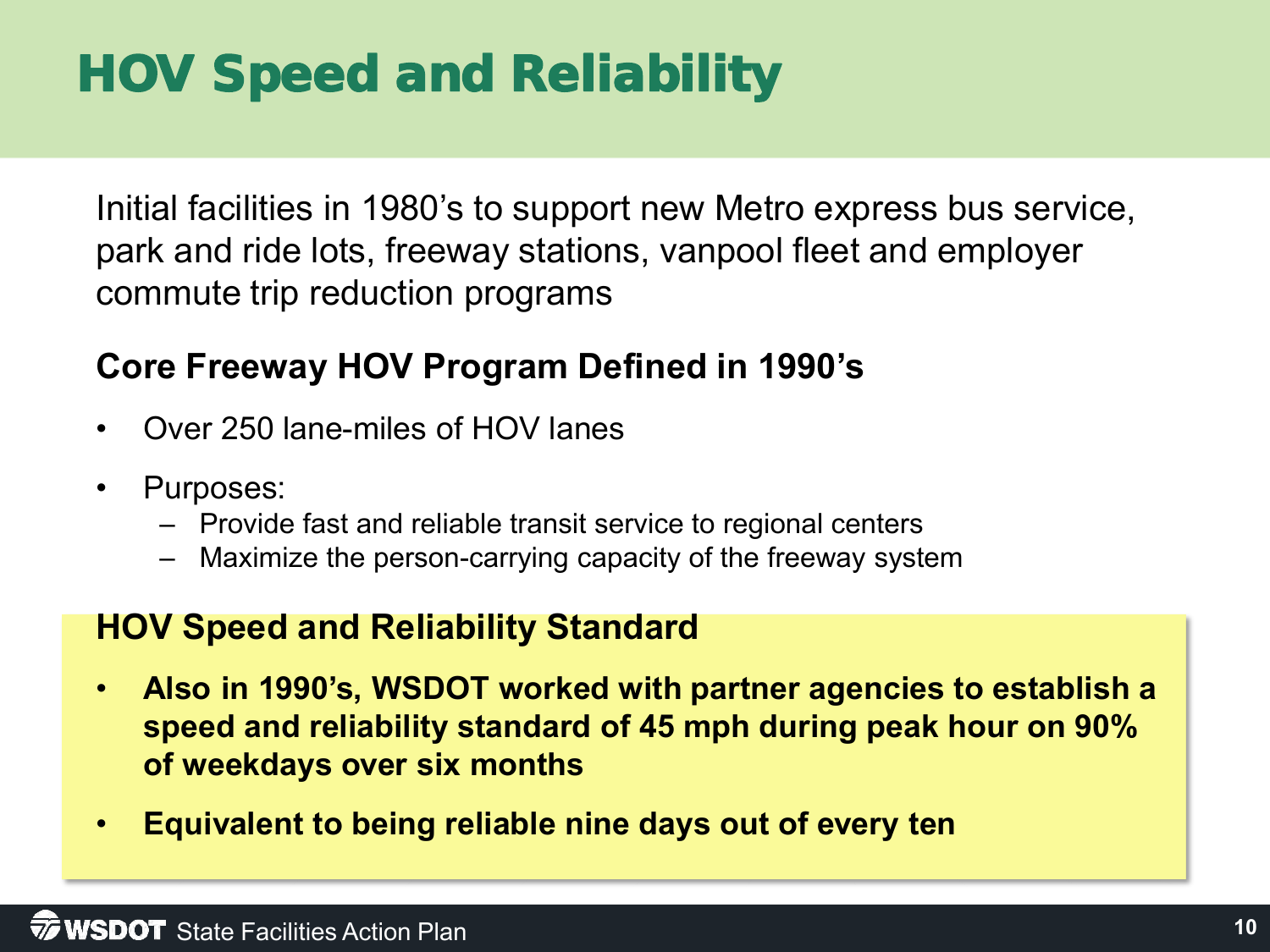# HOV Speed and Reliability

- **The most important policy issue regarding HOV lanes is slow speeds and poor reliability**
	- Makes transit less effective and more costly
	- Defeats purpose of HOV lanes to offer speed and reliability advantage to high-occupancy vehicles
- **Before opening HOV access to new classes of vehicles, existing vehicle demand in HOV lanes must be managed**
- **WSDOT is addressing HOV lane effectiveness three ways:**
	- Near-term actions to address specific operational issues
	- Implementation of HOT lanes and express toll lane programs on I-405 and SR 167
	- Initiating work to engage Puget Sound regional partners in a comprehensive review of HOV lane policies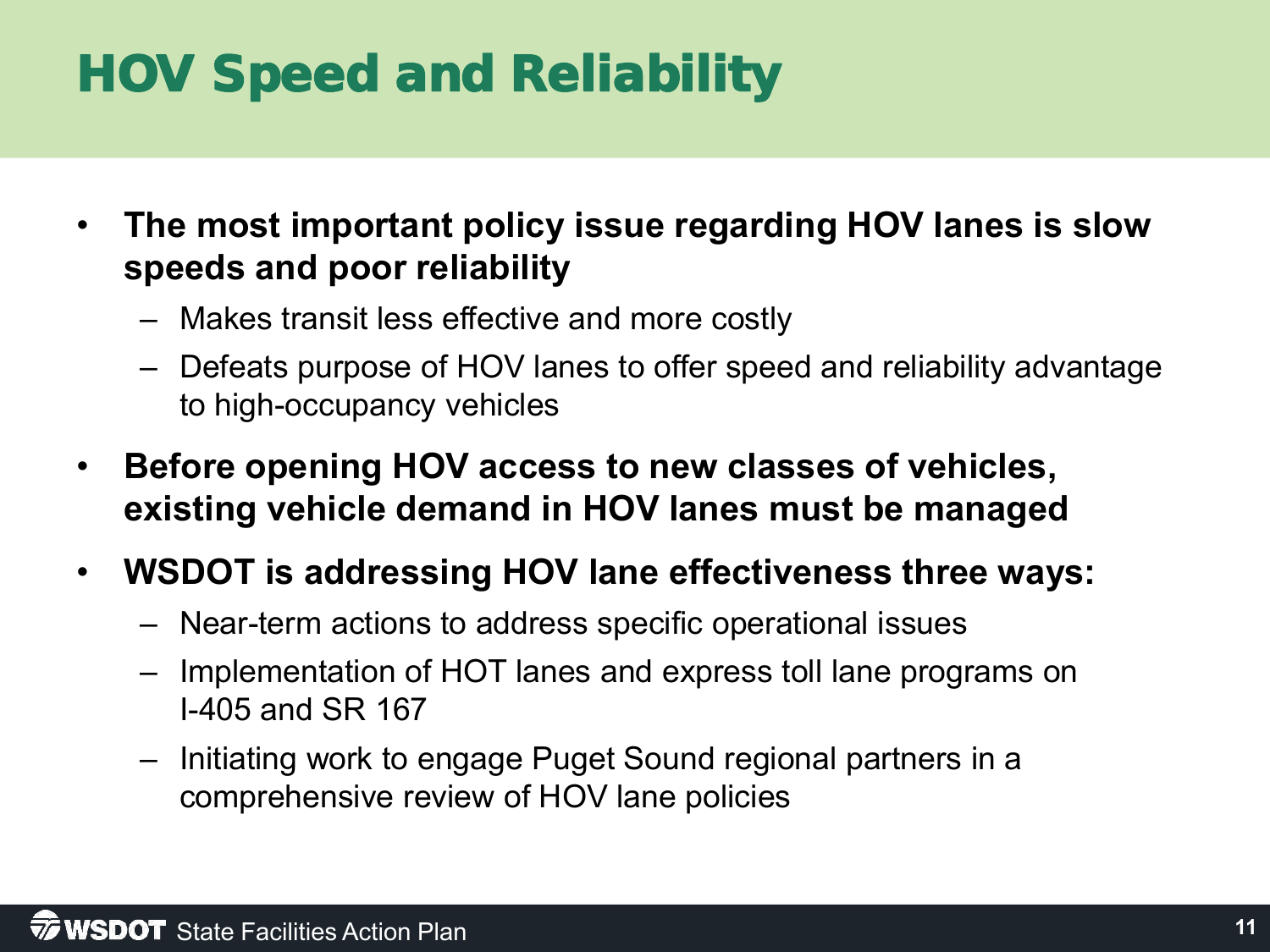## HOV Speed and Reliability

- **Data collection and system analysis - ongoing**
- **WSDOT is working to achieve near-term improvements in HOV speed and reliability**
	- Implementing peak use bus on shoulder operations on I-5 between Lynnwood & Mountlake Terrace
	- Identifying opportunities for buffer separation of portions of the HOV lane system
	- Initiating collaboration with the State Patrol on enhancing enforcement
	- Investigating and implementing technology to support HOV lane monitoring and enforcement
	- Reviewing the current HOV violation fine structure and making recommendation on revisions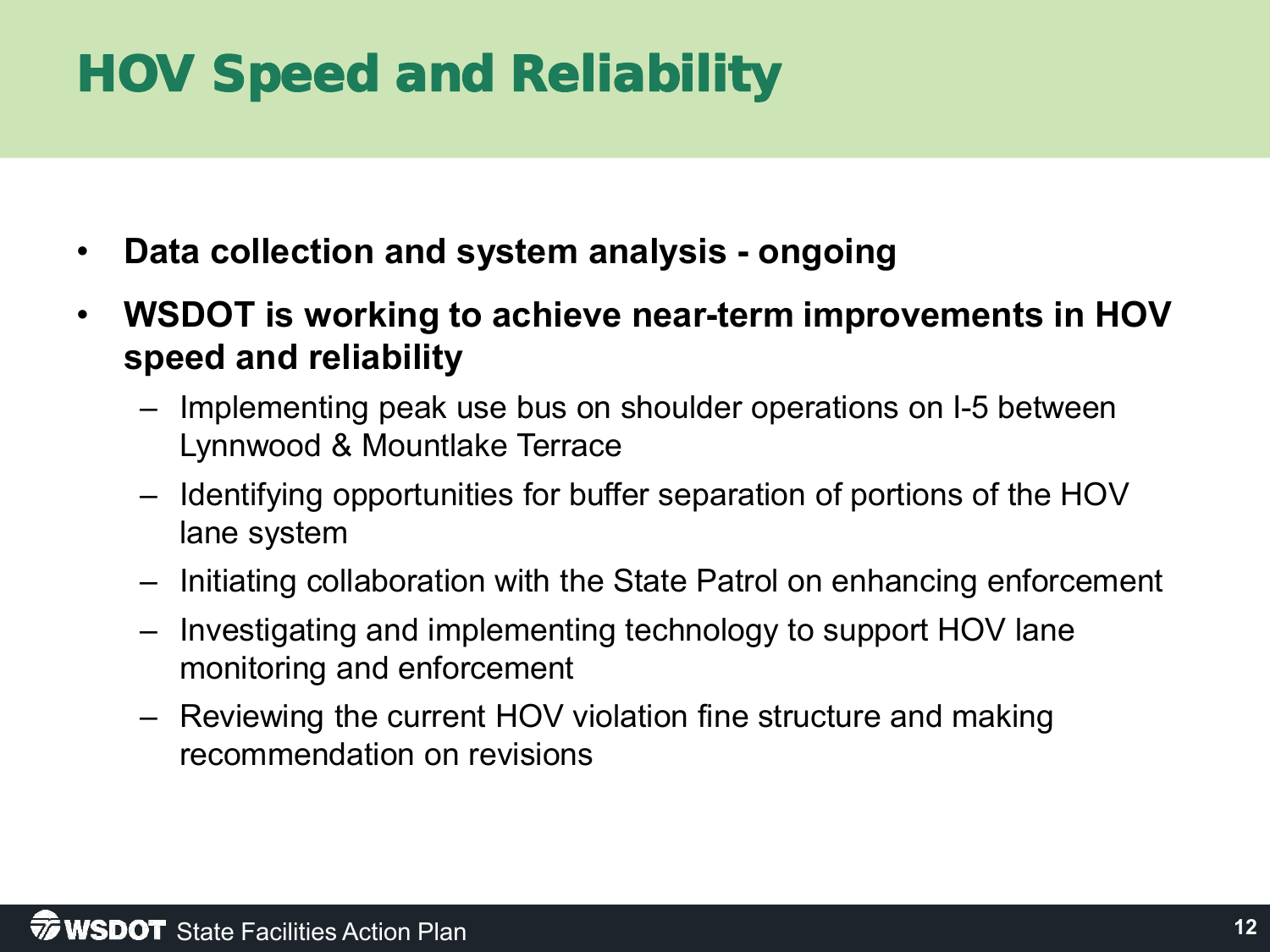### State Routes of Local Interest

#### What are Local Interest State Routes?

- State highways that communities rely on for regional travel and local circulation
	- Usually principal or minor arterials; often function as "main streets"
	- Serve a wide range of needs, including daily commuting, commerce, nonmotorized travel, transit and school bus routes, and emergency services access
	- Growth is exacerbating congestion on these routes, while state and local investments have not kept pace to address growing local access and mobility needs

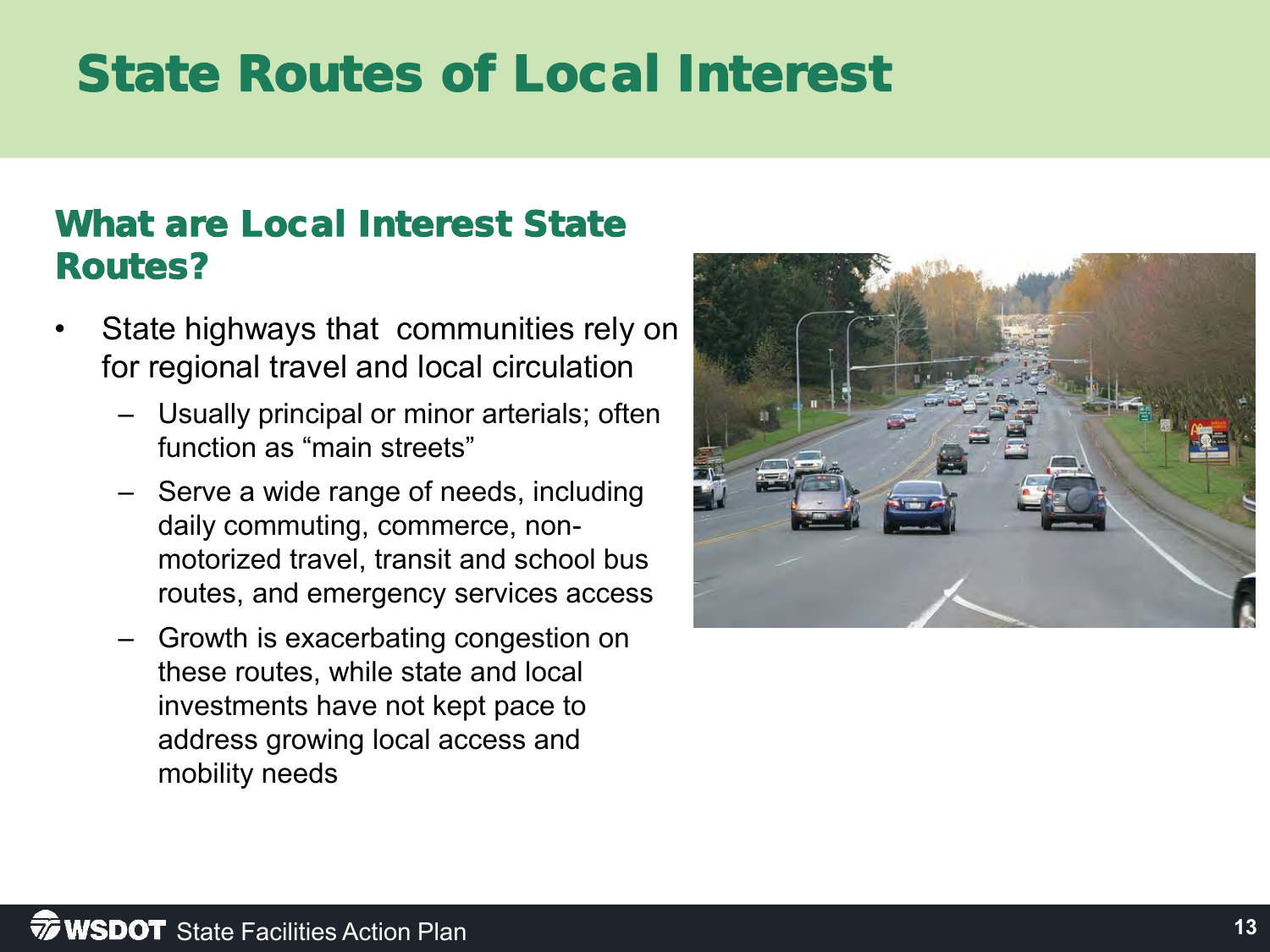### State Routes of Local Interest

- WSDOT proposed work plan to apply practical solutions approach to local interest state routes
	- Review whether projects and plans completed previously need to be updated, revisited and/or reconfirmed
	- Assess emerging needs, and identify and prioritize practical strategies
	- List of planned and funded capital projects in PSRC's Regional Transportation Plan
	- Potential pilot project to demonstrate how regional and state goals align and can be translated into measures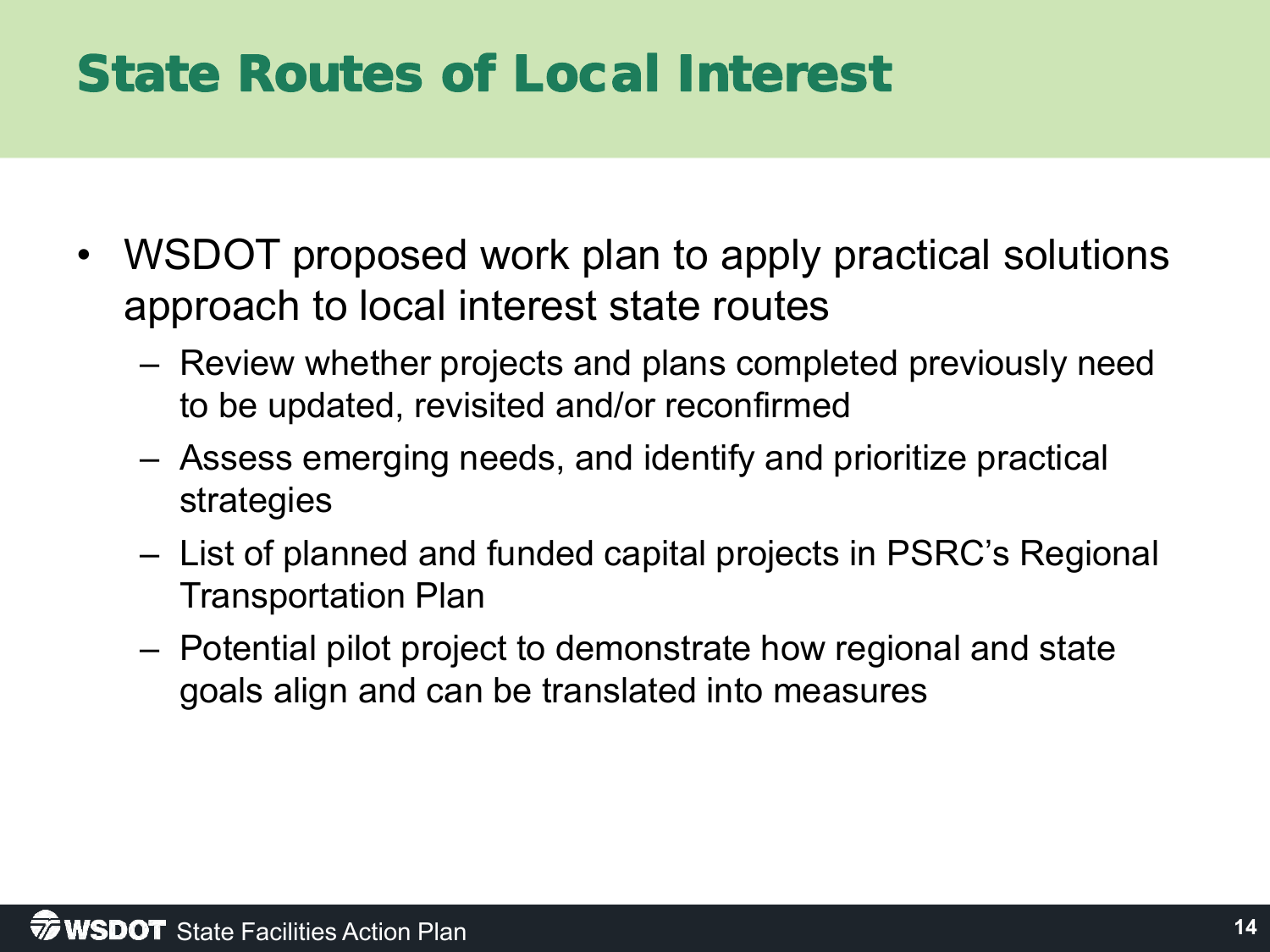# Plan for Bringing it all Together

#### **Implementation of two related and concurrent processes:**

- 1. Regional Managed Lanes Task Force
- 2. I-5 Vision Scoping and Work Program Development

### **Moving forward, ongoing I-5 operational analysis work will include:**

- Incorporate analysis recommendations into proposed I-5 Visioning and Scoping
- Extending modeling capability to cover full Tumwater to Marysville corridor
- Developing and testing performance of alternative scenarios
- Identifying near-term partnership opportunities to advance implementation
- Applying results to other corridors in Central Puget Sound as part of a Regional Managed System Plan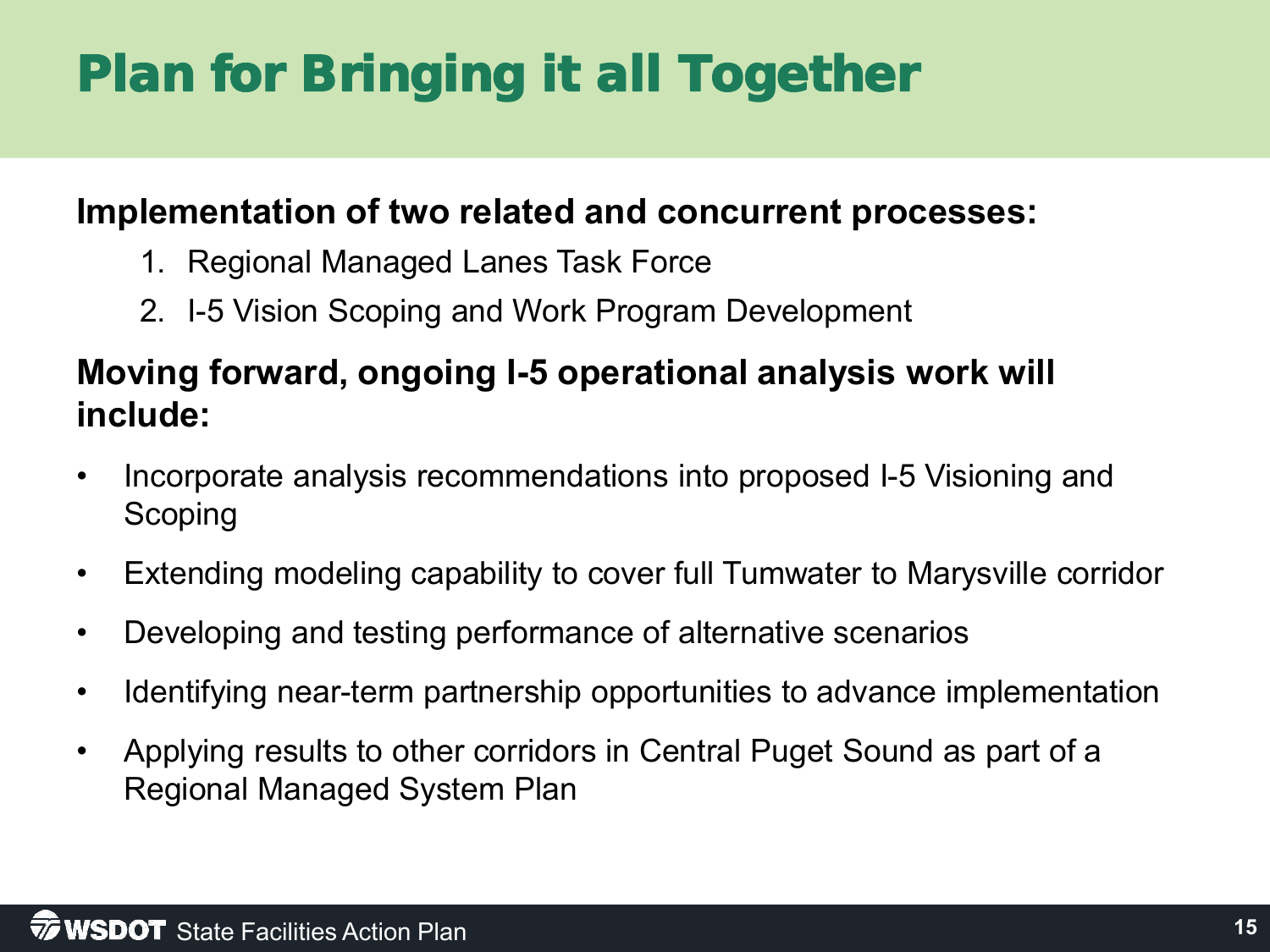# Plan for Bringing it all Together

#### **I-5 Action Plan and Managed Lanes Work Group**

| 2017    | 2018    |       |      | 2019    |         |       |      |
|---------|---------|-------|------|---------|---------|-------|------|
| October | January | April | July | October | January | April | July |

#### **Mobilize**

• Focus existing resources and develop work program for new Management of Mobility office

**Maintain and Extend Operational Modeling Capacity** 

- Partner agency engagement
- Identify near-term "early actions"

#### **Further define preservation / seismic needs**

#### • Facilitated process on managed lane policies and congestion management strategies  **Managed Lanes Work Group**

- Staff support for modeling and policy considerations
- Public engagement and opinion research



#### **I-5 Vision Scoping / Work Program**

- Stakeholder outreach
- Develop scope, project framework and work program